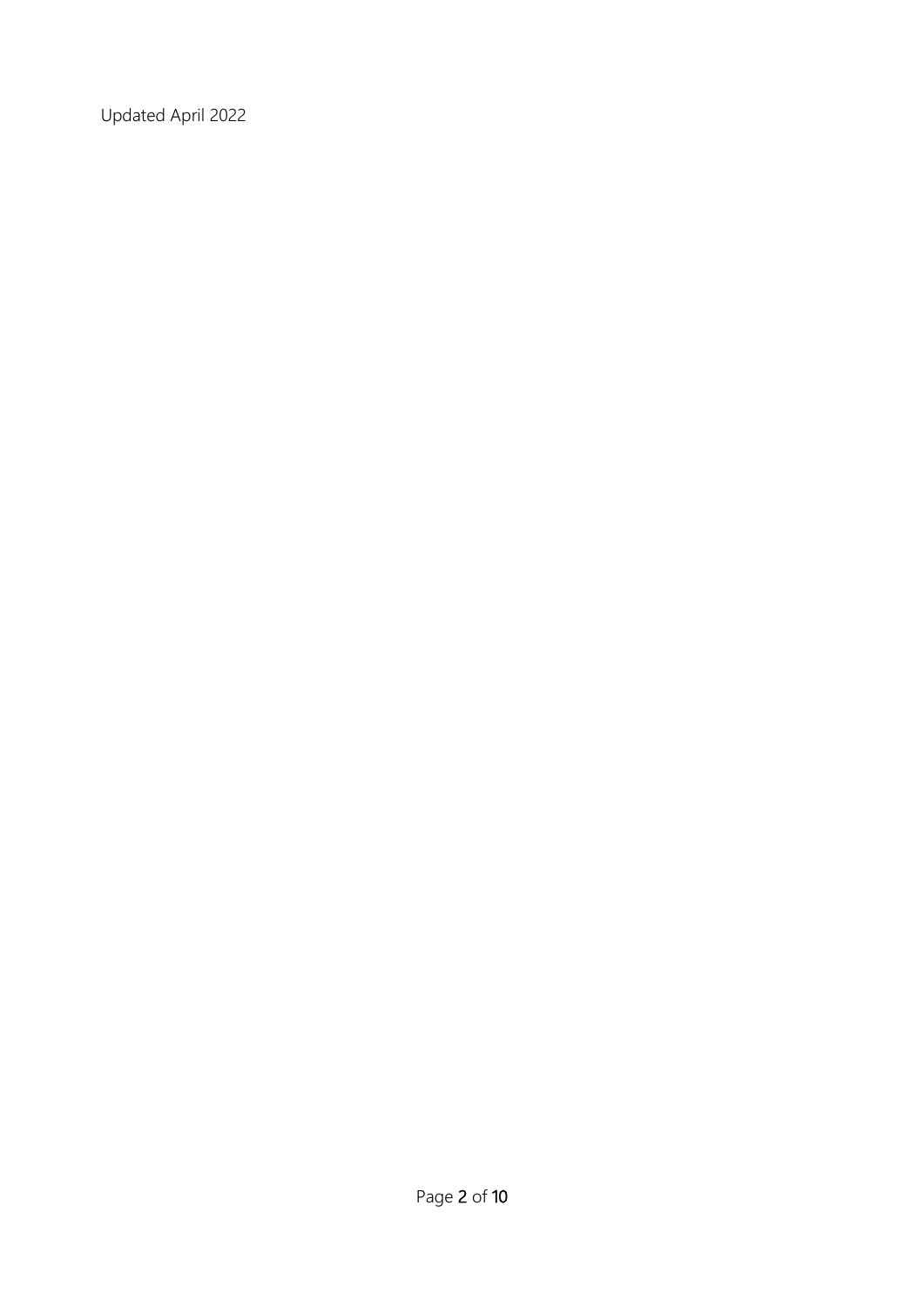# **Purpose**

When supporting children and young people in Pembrokeshire, school staff/ALNCOs, governing bodies and admissions services may be faced with considering whether to support a young person by educating them in a year group different from that of their chronological age. Underlying factors for considering such a decision vary but could be because of:

- a particular additional learning need
- a summer or premature birth date
- a child returning to education following a significant period of absence
- a child recently arrived in the UK
- a parent/carer suggestion.

Most Local Authorities have related policies or guidance relating to this subject. Research into common practices within other Authorities has highlighted that:

- Children's and young people's **voices are typically under-represented** in decision making
- There is a **lack of clarity** as to why young people are being placed out of year group
- There is a **lack of consistent practice** nationally (thus, if a family moves between local authorities there is no guarantee that existing arrangements will be accommodated which results in further transitions for the young person in question)
- There is a **limited empirical evidence base** in relation to positive outcomes
- Parents, schools and professionals are unclear of the **long term implications**  of funding and continuation of support, e.g. a young person is eligible to leave school when they reach the age of 16 years, irrespective of what year group theyattend
- There are **inconsistencies in reviewing the decision** throughout a young person's school career.

(Babcock LDP)

The intention of this policy is to address the critique above, thereby enabling young people, their families and professionals to contemplate the decision to educate out of chronological age group and plan appropriately. This document supports and guides those residing or working within Pembrokeshire and culminates in a guide to good practice which should be adhered to if making such a request to the Local Authority:

- **Context** existing thoughts
- **Aide Memoire**  what needs to be considered
- **Guide to Good Practice**  the process to follow

For schools which are their own admission authority (voluntary-aided and Church Schools) the following procedures are recommended good practice. For community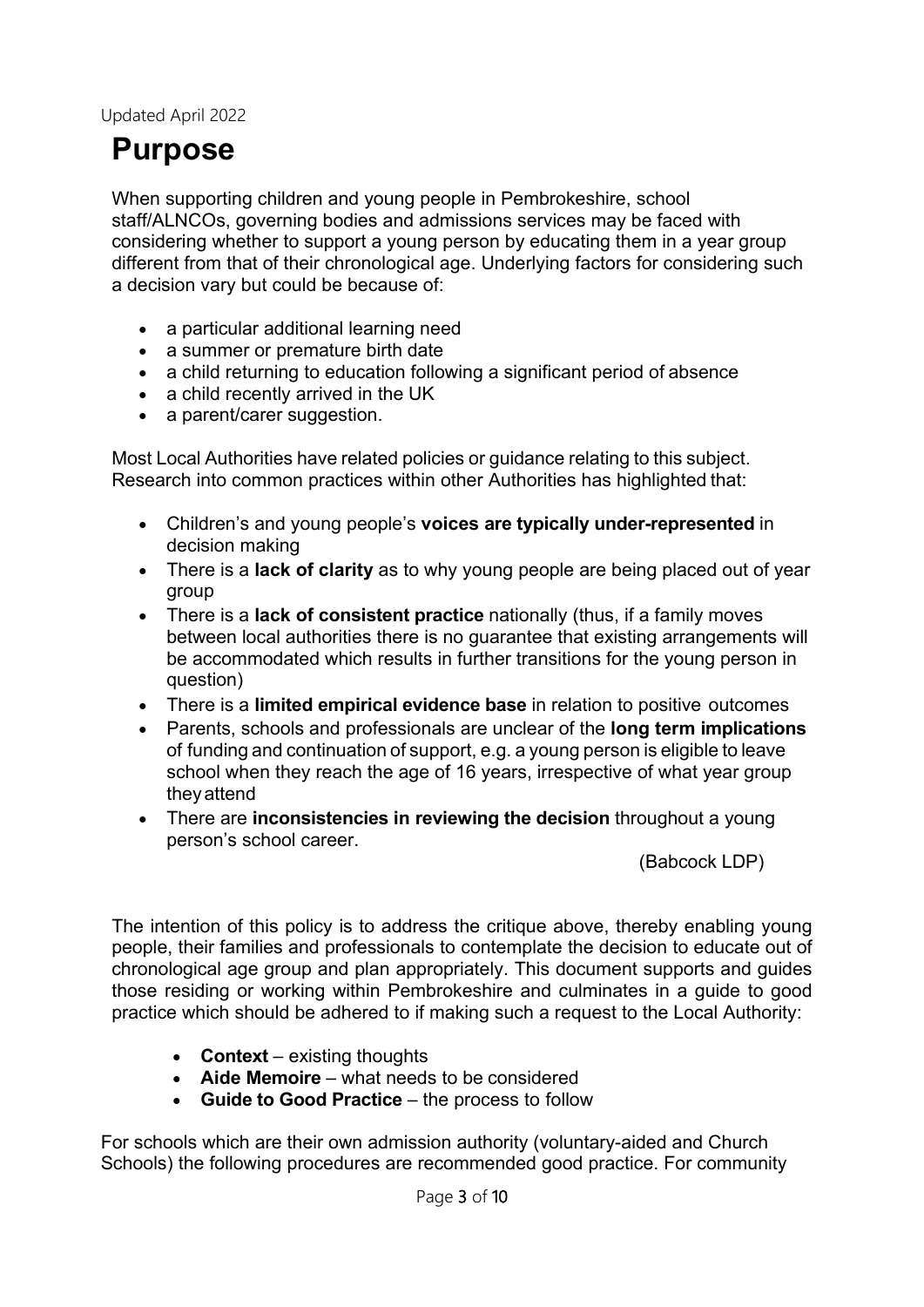and voluntary-controlled schools (where the LA is the admission authority) the procedures are required practice.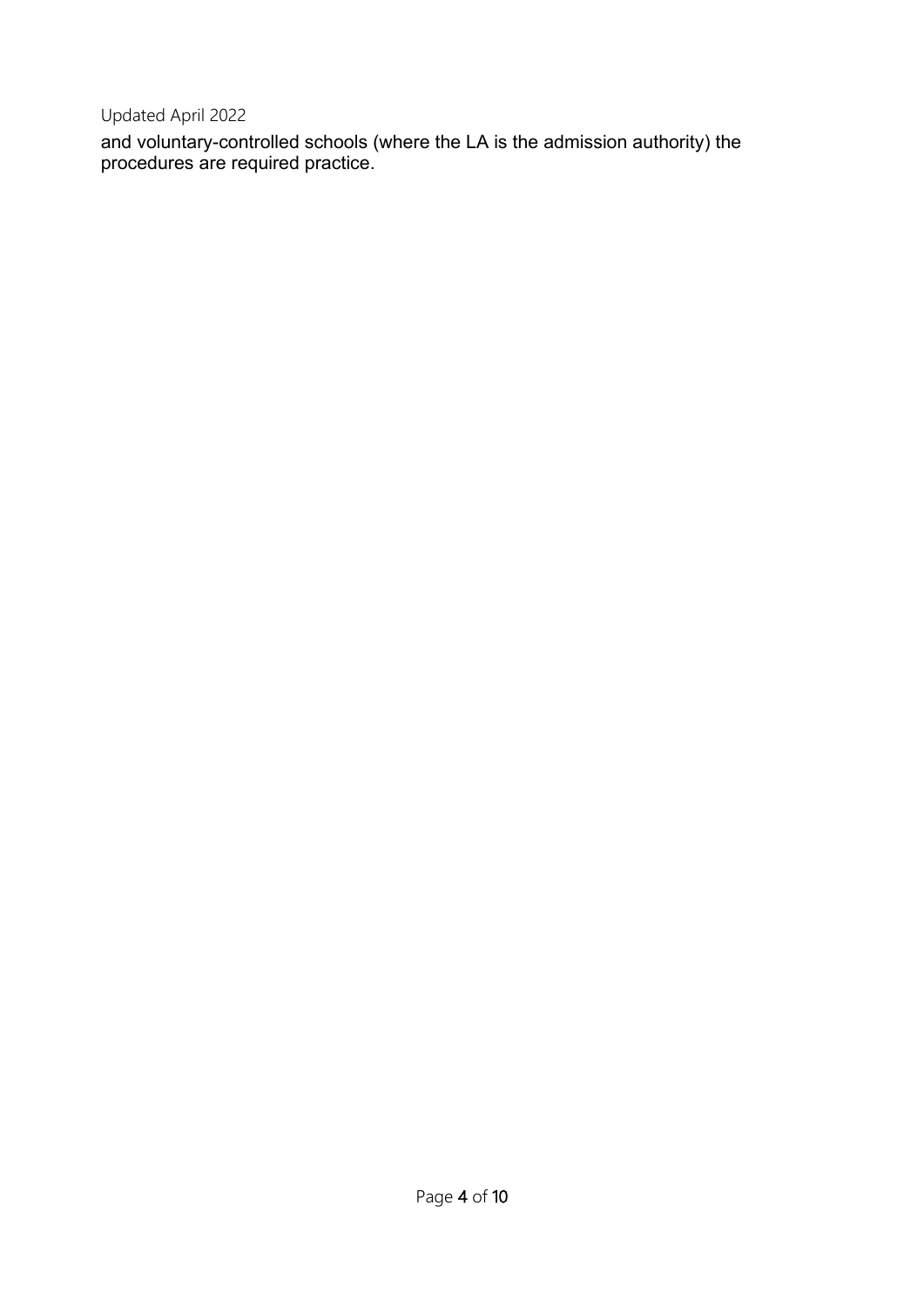## **Context**

In all our endeavours, Pembrokeshire Local Authority seeks to promote a person centred approach when working with young people and supports the accomplishment of recommendations made in the Donaldson report, Successful Futures: Independent Review of Curriculum and Assessment Arrangements in Wales (2015), namely that all young people educated in Pembrokeshire will be:

- ambitious, capable learners, ready to learn throughout their lives
- Enterprising, creative contributors, ready to play a full part in life and work
- Ethical, informed citizens of Wales and the world
- Healthy, confident individuals, ready to lead fulfilling lives as valued members of society. (Donaldson, 2015, pg106)

There is no statutory duty to agree to any request to educate a young person in a year group different from that of their chronological age, nor is there a statutory barrier to prevent such agreement. Pembrokeshire Local Authority and its educational settings will strive to consider all appropriate requests to educate a young person out of their chronological age group. Local Authorities vary in their approach to this issue but in every case it is the responsibility of all participating parties to gather evidence and consider the best interests of the young person in question.

When contemplating the decision to educate outside a chronological age group there is an expectation that this will be one of a range of support strategies considered, investigated and reported upon to Pembrokeshire Local Authority. Whilst many of the factors taken into consideration will be bespoke it will also be pertinent to consistently consider the long term implications for the individual and bodies of research on the subject, thereby permitting a holistic discussion to be held with family members and the young person themselves, age and stage of development permitting. Key considerations include:

- Research tells us that young people who have been educated in younger age groups **continue to experience academic difficulties** and even when any initial gains are noted, these are found to diminish as the young person moves up through the school and is presented with new learning opportunities (Jimerson, Carlson, Rotert, Egeland & Sroufe)
- N**o general academic improvement is noted** for developmentally immature young people when placed out of year group (Hattie)
- Young people "held back" show **poorer emotional health and poorer social adjustment** than low achieving peers not held back (Jimerson, Carlson, Rotert, Egeland & Sroufe)
- Young people educated out of their year group report experiencing more bullying than their peers (Clatworthy)
- Young people who exhibit intellectual/developmental strengths may not be globally ahead of age expectations and may find components of an older curriculum difficult and challenging to manage. It is sometimes the case that social, emotional and/or physical development presents a mismatch with areas of maturity which places the individual in a situation where they are potentially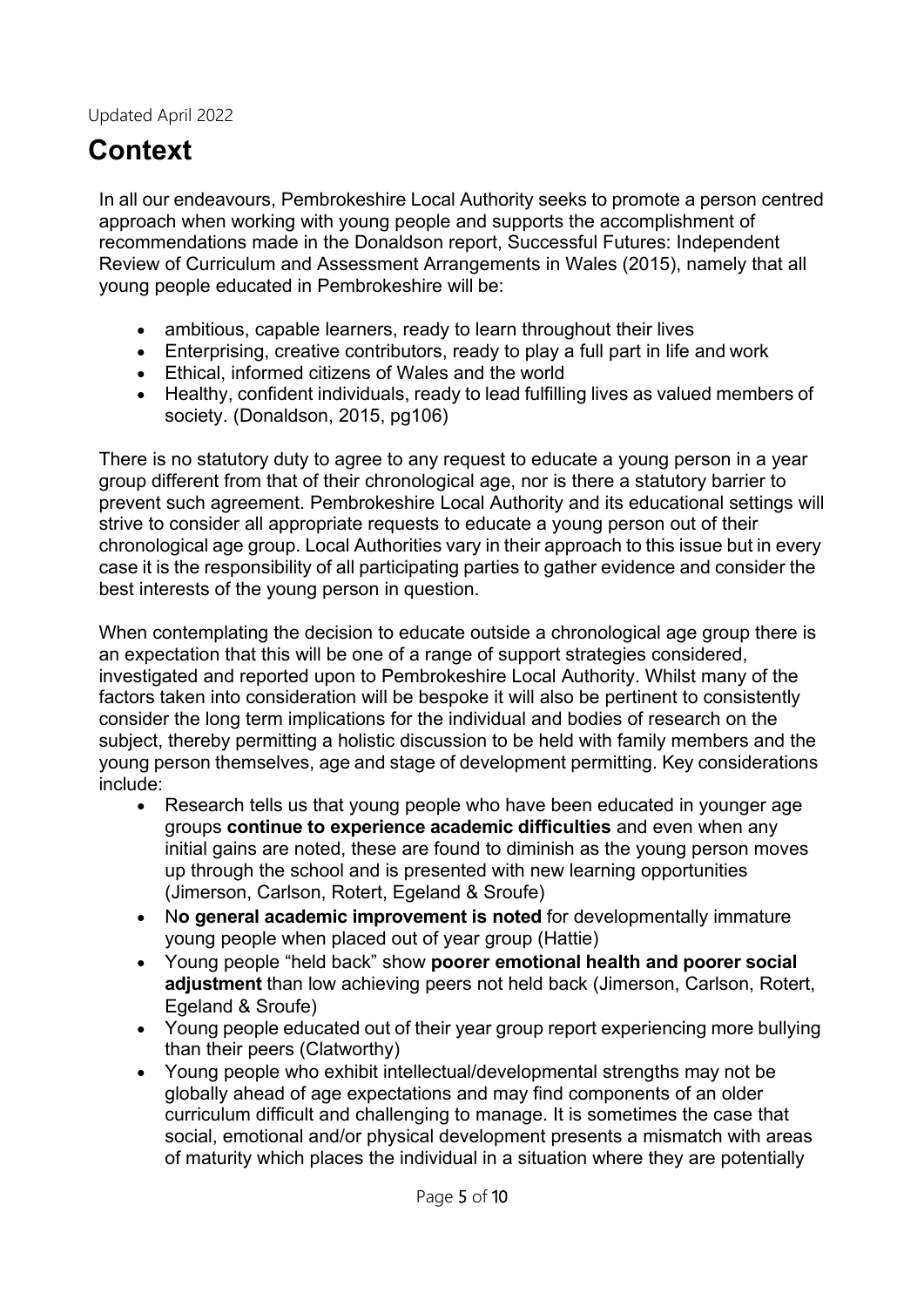unable to meet the demands made of them in these areas. These factors can impact, understandably, upon levels of self-esteem, particularly during adolescence. Given such factors it is reasonable to consider whether needs can be equally supported by an enriched curriculum with reasonable adjustments made whilst remaining within the appropriate year group

- Conversely, young people exhibiting areas of intellectual/developmental delay might not receive appropriate challenge and stimulation by being placed within a year group below their chronological age. Areas of relative strength may beat risk of not receiving appropriate attention whilst general expectations from staff and others may also be influenced. Impact upon the self-esteem of the young person also needs careful consideration.
- In those circumstances where a decision has been made to educate a young person within an older age group then one must consider the long term implications. It will be difficult to reverse such a decision if the situation changes as this will entail the repeat of a curriculum year
- Maintaining the placement must be regularly monitored by the school setting and re-considered at the point of every transition to a new national curriculum key stage dictating that there is no guarantee that this arrangement will continue throughout the young person's education. This can introduce several periods of significant transition for the young person, all of which are capable of significantly impacting upon their educational progress and self esteem
- Where a young person is educated ahead of their chronological age group it must be recognised that they will reach significant points in their education ahead of time e.g. SATs, GCSEs, school leaving age, transfer to college etcetera. This may also have implications for the funding that educational settings receive as funding is often determined by age and will not automatically follow the individual
- Local Authorities vary in their policies and approach to this strategy. It must be recognised that some Local Authorities choose not to contemplate educating a young person in any setting other than their chronological age group. Therefore, if a young person moves home or educational setting one must not assume that any existing arrangements will be honoured.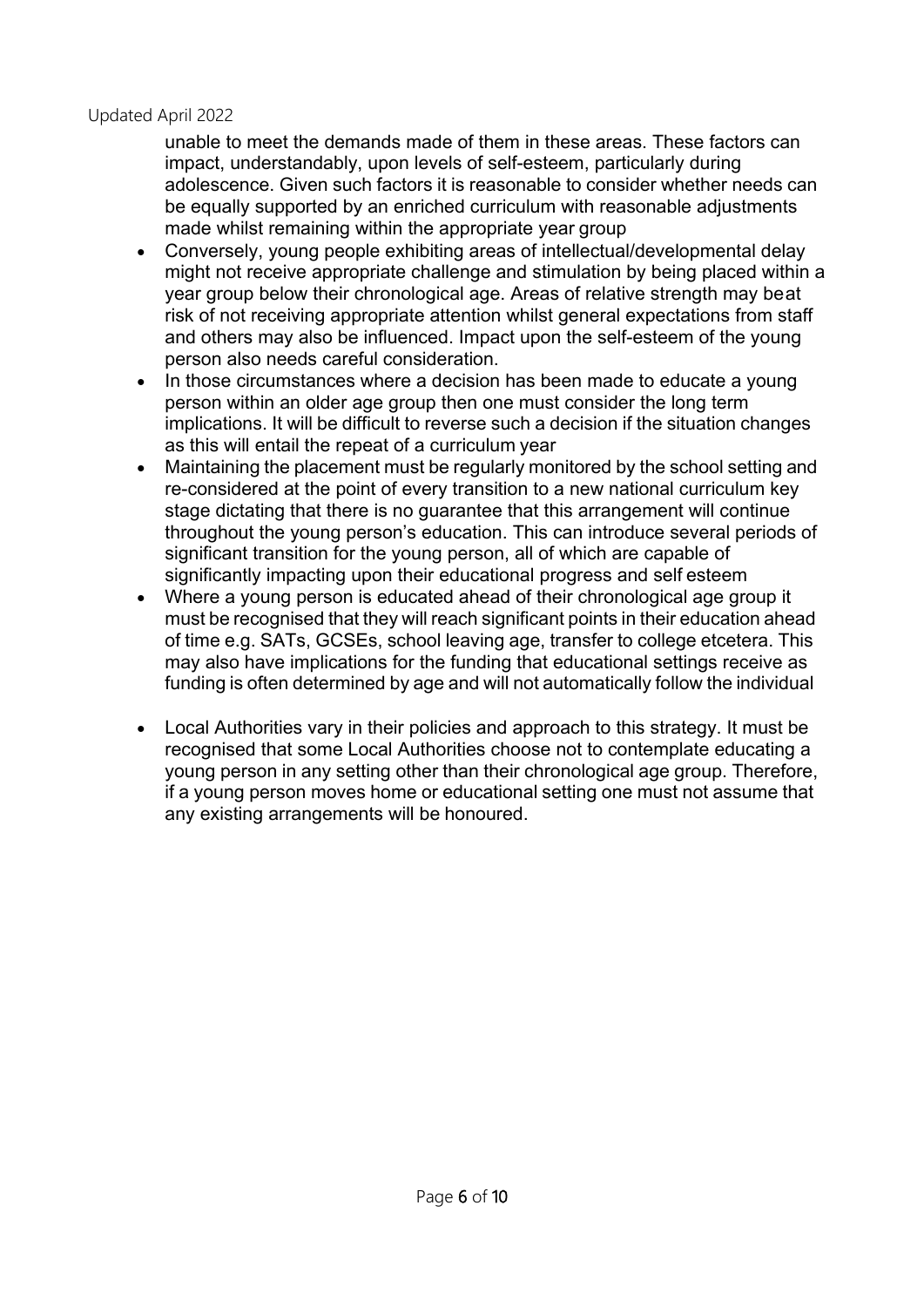### **Aide Memoire**

If you are contemplating a request to educate a young person out of their chronological age group think about......

- The individual additional learning needs of the young person in question why are you considering educating this person out of their age group and what value will this add?
- Contextual factors such as age, stage of development, school resources and future transitions – consider what may be gained and missed if the individual 'leaves' their appropriate age group. How would you review, monitor and plan for these to minimise any negative impact?
- Are there any other ways in which areas of need can be supported? e.g. attending a booster group or social skills group with other children of differing ages at scheduled points within their week.
- What does the young person in question think? This will dictate significant changes for them so, whenever appropriate, the young person should be consulted and asked for their opinion and their views MUST be represented.
- Have you undertaken a critical review of the academic research evidence for educating children out of year group – does this lend support to your particular situation? Update yourself on what national research reports on this course of action and decide whether educating out of year group really will provide you with the support you feel the young person needs. The field of research changes constantly so there might be recent publications which prove particularly informative for your individual case.
- What decision making and review processes are you putting into place if the decision is made to educate out of year group and authorised by the Local Authority? Such a decision does need to be reviewed regularly and throughout the young person's educational career to safeguard the young person in question.
- Explore whether there are support agencies who can appropriately support your investigations. The roles of Educational Psychologists and Advisory Support Teachers should focus on the decision-making and review processes. If the young person in question has specific additional learning needs then can any agency offer you additional support to enhance the decision making process? Any such requests should be raised by the school ALNCO at the TAPPAS 1 meetings (Team Around the Pupil, Parent and Setting) held throughout all Pembrokeshire Schools. Similarly your Challenge Advisor will be able to support any considerations regarding the adaptation of existing school resources and systems.
- Have you included all relevant individuals in your investigations and decision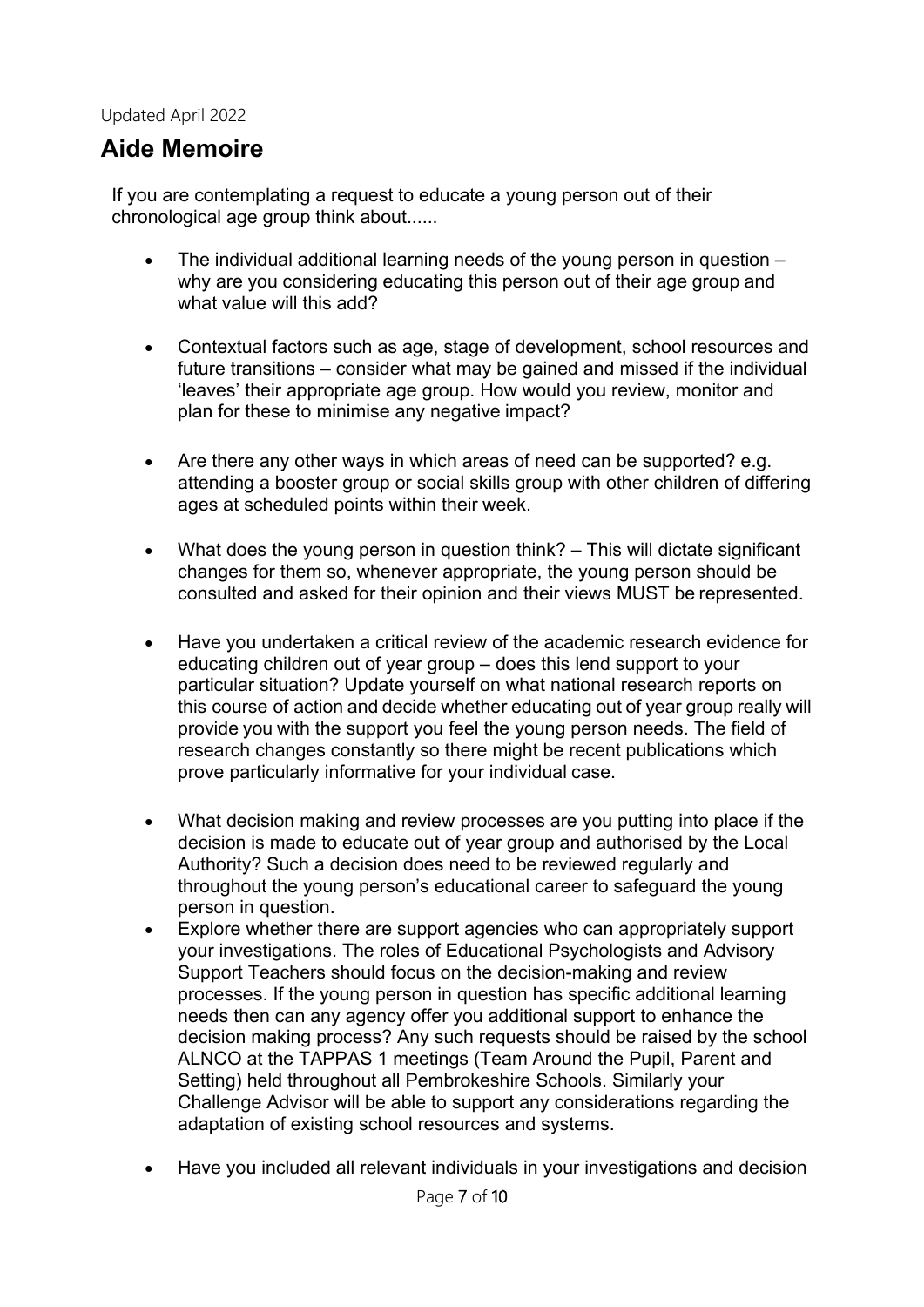making processes and have you represented everyone's views? Whether the young person in question is already on roll at a setting or about to enrol there is an expectation that the views of the parent/carer, young person (where appropriate), setting staff and appropriate support agency will be sought and represented.

### **Guide to good practice: the process**

The decision to educate a young person out of year group should be carefully discussed with a range of people as previously mentioned. These discussions should lead to clarity about the **purpose** of placing a young person out of year group and, if a request is made to the Local Authority, appropriate evidence of previous support and discussions needs to be provided. There is an expectation that any request submitted will be detailed, thorough and in adherence to this guidance document.

Authorisation to educate a young person out of their chronological year group should be sought from the Local Authority and is not an action that can be sanctioned by a member of school staff or colleague from a support agency.

Where possible, the young person's views should be gained and represented in the submitted documentation. Young people typically want to be involved in decisions about their education, including whether they will be educated out of their chronological year group. We adhere to the relevant articles outlined within the United Nations Convention on The Rights of The Child (UNCRC) which promotes the involvement and participation of young people in decision making processes.

Good practice dictates that the people involved in the decision making/investigative process should include: parent/carer; young person; Head Teacher/member of senior management group; ALNCo; class teacher and other relevant professionals (this will be dependent upon the young person's areas of additional learning need or whether some issues remain systemic e.g. the involvement of the school's Challenge Advisor). Investigations and decision making processes need to occur over time in order to thoroughly consider the needs of the individual and to gather evidence relating to a range of support options.

With due respect for the various documentation formats in existence across settings we have not introduced a specific pro-forma for completion and submission. The Local Authority will accept written requests from settings providing they provide evidence that adheres to the good practice outlined within this document.

The decision to educate a young person out of their chronological year group will generally be implemented as that person approaches the natural end/start of an academic year, thereby encompassing a transition period within a time of naturally occurring change for all. With this in mind, settings need to consider such requests with sufficient time to hold discussions, investigate a range of strategies and involve relevant professionals before making a request to the authority. Parents/carers and young people also require sufficient time to contemplate such a strategy as its consequences are deemed to be significant. It is therefore recommended that such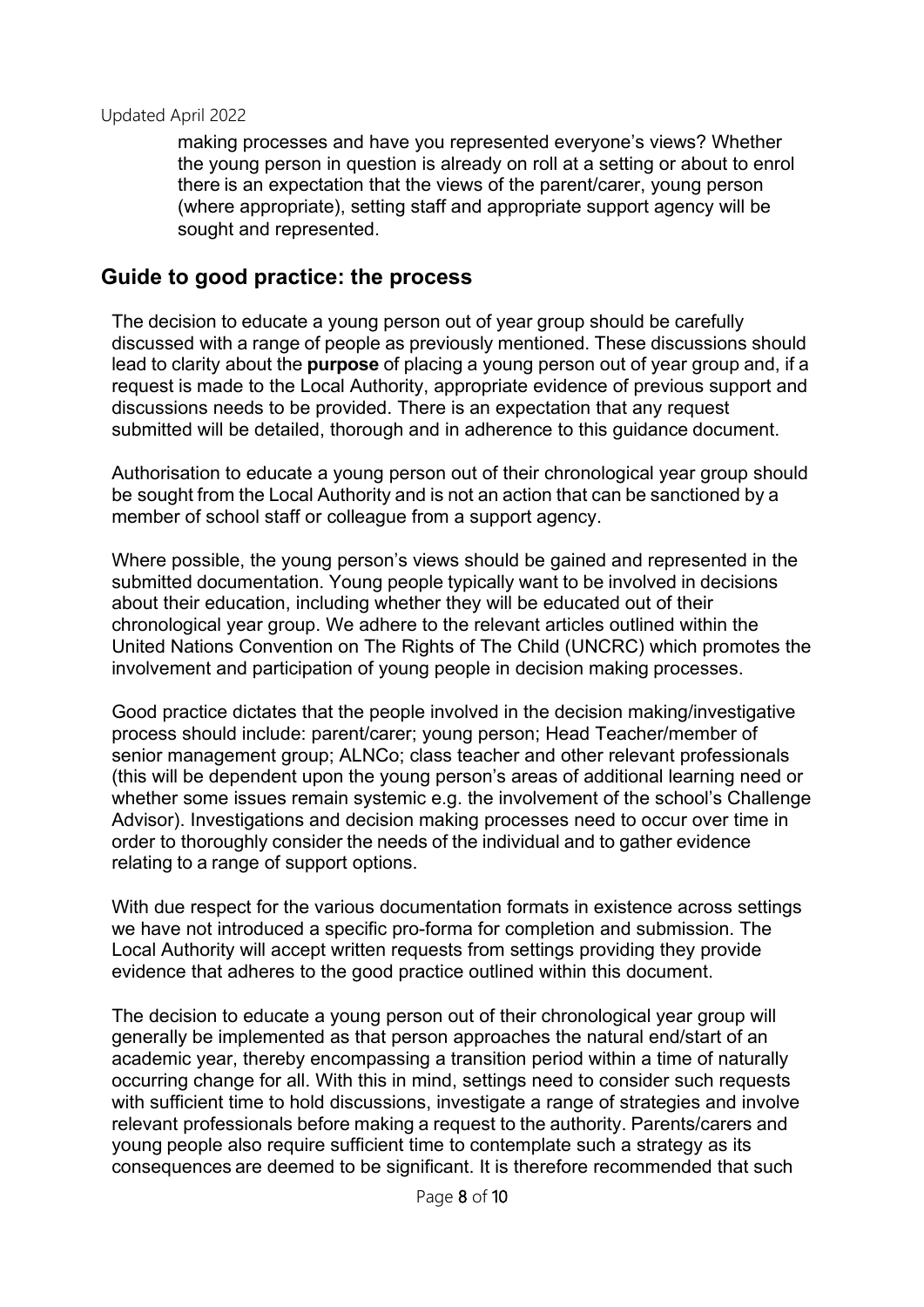discussions and gathering of evidence takes place over the course of an academic term (minimum).

Requests submitted to the Local Authority need to outline the range of support options considered and the underlying reasons why this option is believed to be the most appropriate and why other options have been discounted.

The support and advice received from relevant agencies/professional colleagues; including those views that disagree with the request should they exist, also need to be presented.

Arrangements for regular and long-term review of the decision also need to be outlined. All review arrangements need to incorporate how the young person's views will be sought at points of review, irrespective of age. Research suggests that the decision to educate a young person outside their year group is not consistently or frequently reviewed (Babcock LDP). Therefore, there is a need to ensure consistency and good practice across our county. Decisions should be formally reviewed on a regular basis and take into account factors such as:

- Social and emotional wellbeing and development
- Rate of academic progress
- Progress in relation to the original objectives as to why the young person is placed out of year
- Young people, parents / carers, teachers and other professionals (as appropriate) should be involved in this review process.

This review process could take part during the statutory annual review, for those who have a statement of special educational need or an Individual Development Plan (IDP). It is useful to note that such a review can also be a specific piece of work commissioned from an Advisory Teacher or Educational Psychologist (E.P.) within Pembrokeshire (prioritised and commissioned by the school ALNCO at the TAPPAS 1 meeting).

Should the decision to authorise a request to educate a young person out of their chronological year group be given by the Local Authority, there is a duty of care placed upon the setting to provide documentation of an annual review of progress. This should specifically highlight whether or not the continuation of this strategy has been agreed and on what evidence.

Where such a request is made for a young person already in receipt of a statement of special educational need then such a request should be made via the annual review meeting with continued adherence to the need for thorough investigation and consideration of other support strategies, as outlined above. If this option is raised for initial discussion at the point of Annual Review then there is an expectation that a period of investigation will be entered into by the setting, should the option be unanimously considered, and a further review meeting arranged. It is not considered ethical to authorise any request that has simply been discussed at one point in time.